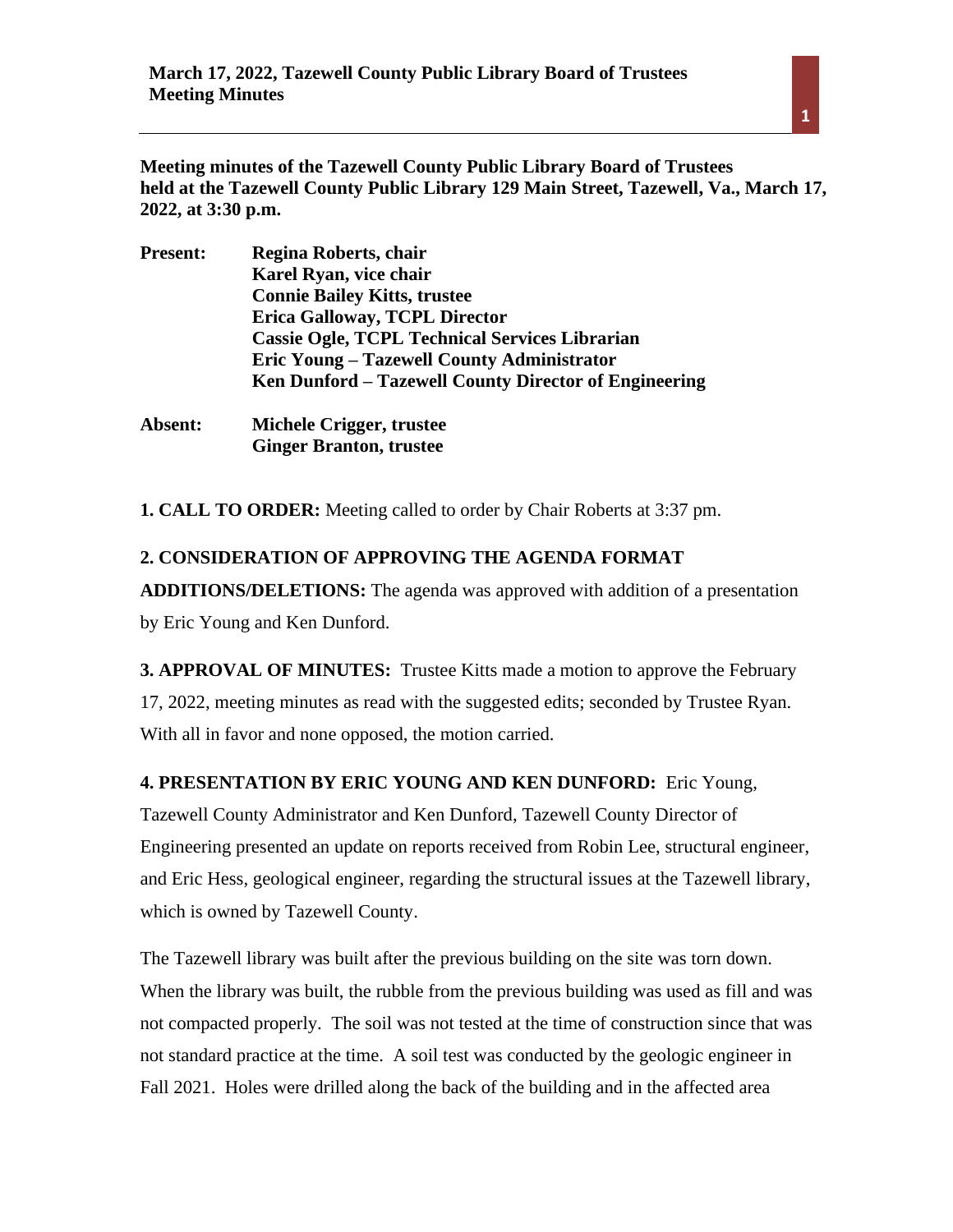inside. According to their report, the soil beneath the library has shifted due to deterioration of the fill rubble and water movement.

The solution recommended by the structural engineer is to drill holes in the floor and fill the area beneath with concrete. The damaged wall and roof beam will also need to be repaired or replaced. This solution should also help with the ponding issue on the roof. It is estimated that the repairs will cost approximately \$400,000. Crack monitors were installed on major cracks throughout the building. These monitors are checked weekly and have not indicated any changes. Other buildings on Main Street have reported structural issues but those do not appear to be caused by the same problem as the library.

Eric Young stated that he attempted to file an insurance claim, but it failed because there was not a specific incident that caused the damage to the building. Funds for repairing the building during next fiscal year will be discussed at the next Tazewell County budget committee meeting. He recommended to have a plan of action for using the remaining funds to improve the building if the project comes in under budget. If it is over budget, more funds would need to be requested and approved.

Chair Roberts asked for an estimated timeline because of concerns from staff and patrons. Eric Young stated that funds need to be approved for next fiscal year, then bids would be requested, then work would likely happen in two stages. He estimated that work could begin as early as Fall 2022 and may take approximately six months. The structural engineer will create a bid packet after the funds are approved and before bids are requested.

Eric Young stated that they chose to not to build a new building and to repair the current building instead because the estimate for constructing a new building was \$2.5 million. The estimate for repairs does not include things such as replacing the carpet, painting, etc.; those will need to be budgeted for by the library. Chair Roberts requested to meet again in July after the Tazewell County budget for the next fiscal year has been approved.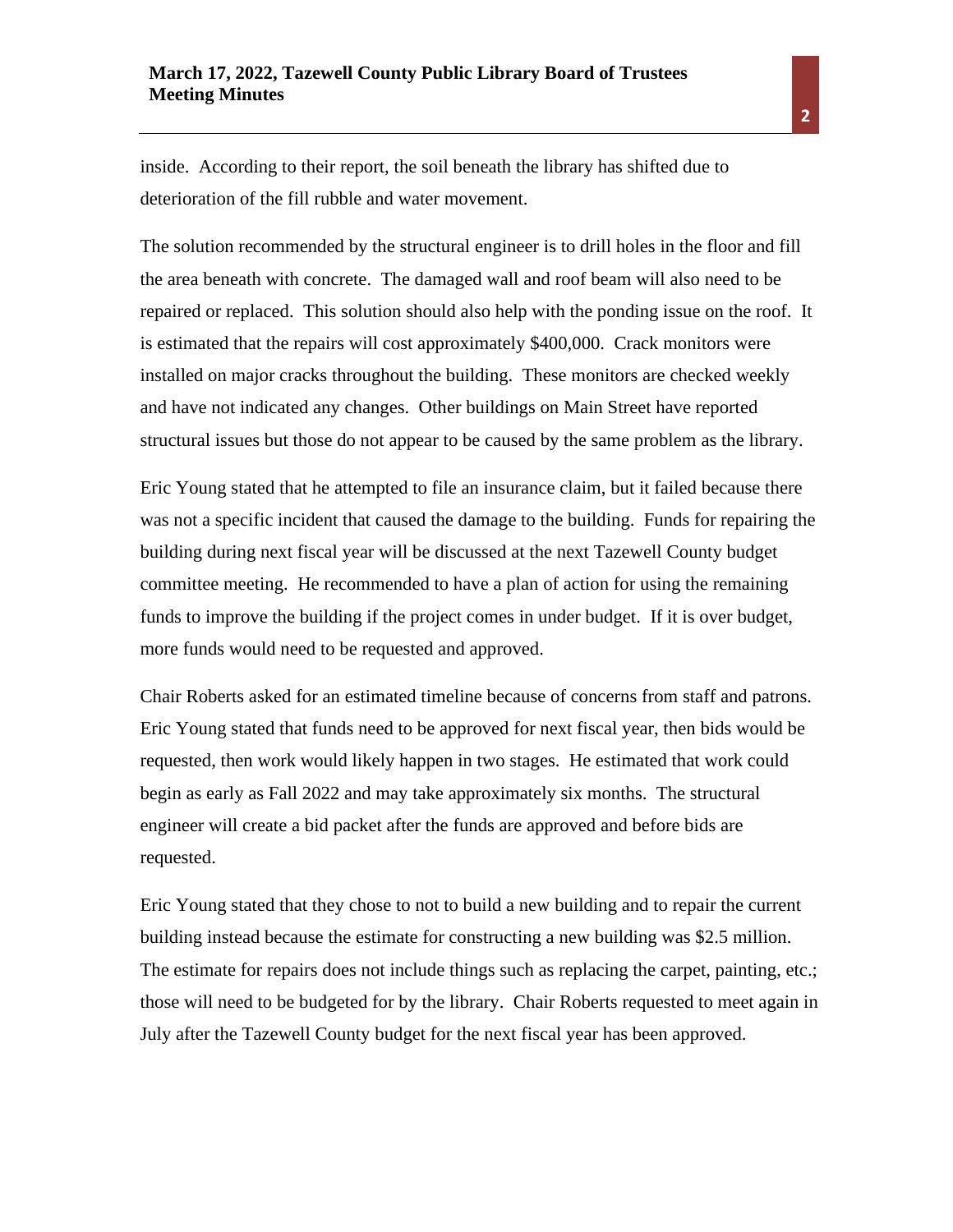Below is a list of questions and concerns expressed by members of the Board with summarized answers from Ken Dunford and Eric Young:

- Would the library need to close during construction? The library will be able to stay open, but noise will be a factor.
- After the floor is lifted, could the floor be leveled to prevent a rolling hazard? The floor could be leveled after the repair but the expense for any additional construction is not factored into the estimated cost for this project.
- Could a weather event cause more damage to the building? That is an unknown.
- Will the cost of repairs affect the library's budget?  $-$  No, the repairs are part of Tazewell County's budget.
- Do the geological engineers believe the building is finished settling? The engineers drilled in the affected locations. They would not be able to determine that without further drilling.

## **5. DIRECTOR'S REPORT:**

Friends of the Library: The FOL has gained several new members. The Winter Honey Festival used book & yard sale was a success. Their next meeting is on April 11, 2022 which will be held on the front porch of the Tazewell library, weather permitting.

Foundation – (Moved from Foundation Report to Director's Report): Funds will be moved from the CD that is expiring at the end of the month to the First Community Bank trust. Awaiting the approval of the 501c3 status for the trust which may take six to eight weeks. The next meeting is March 29, 2022, at the Tazewell Library. Upcoming trivia night fundraiser on April 12, 2022, at Coaltown Taps in Richlands. A fundraising committee for the Richlands renovation project has been proposed but not approved yet.

Facilities Study - (Item moved from New Business to Director's Report): The fiscal year 21/22 budget included \$5,000 for improving the bathrooms at Tazewell. Due to ongoing building issues, Director Galloway requested to use the funds to contract Mr. Huber to conduct a facilities study instead.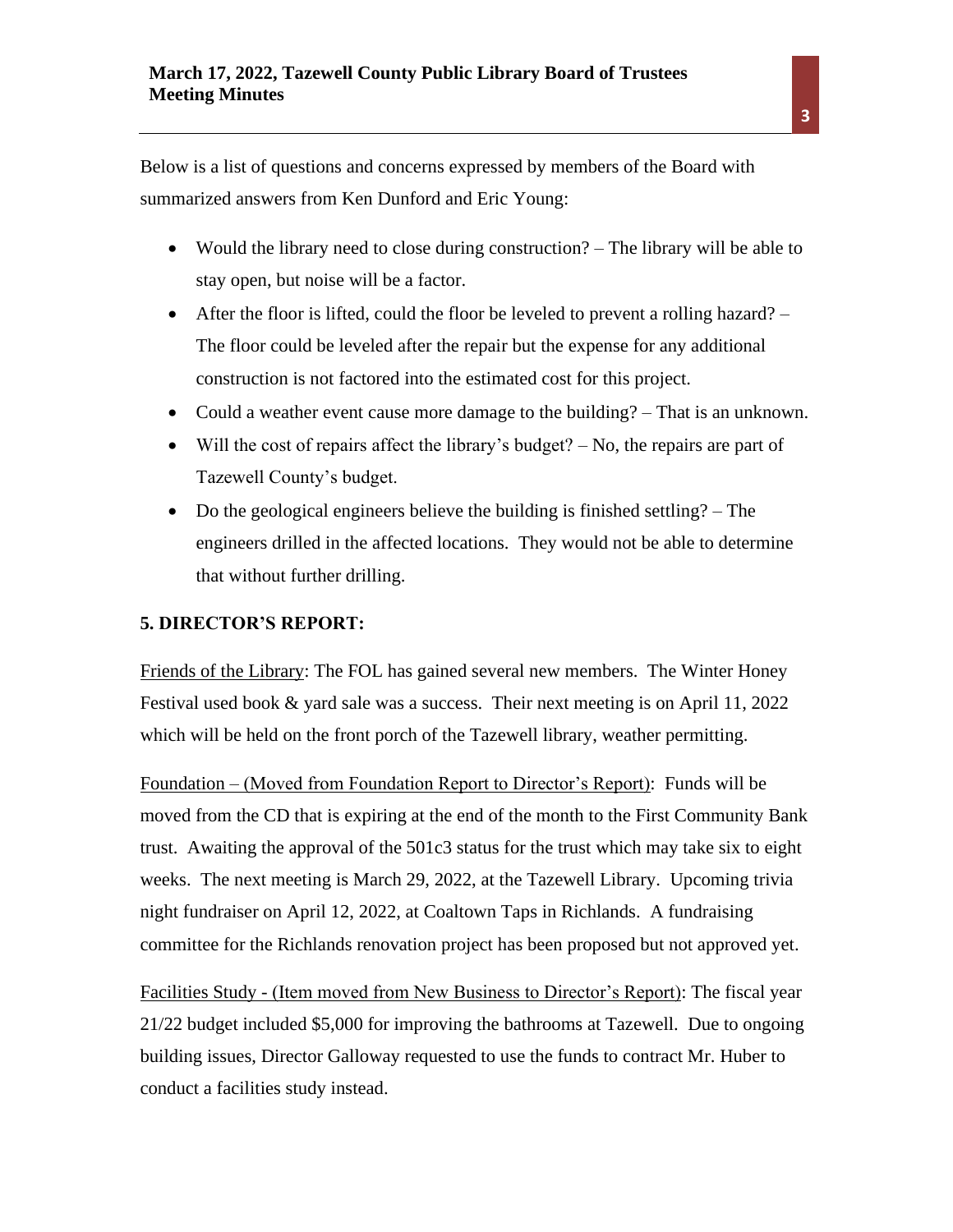Trustee Ryan made a motion, with a second by Trustee Kitts, to approve the recommendation of the facilities study. With all in favor and none opposed, the motion carried.

## General Update:

- The timer on the outdoor lights at Bluefield has been replaced.
- Repairs at the Pocahontas branch is ongoing. Construction materials have arrived to complete the outdoor work, but HPI is waiting for better weather.
- Another batch of the at-home rapid COVID tests should arrive around March 22, 2022.
- Rhonda VanDyke, the part-time circulation specialist at Richlands, has resigned and her last day is March 31, 2022. Renee Wienecke, part-time circulation specialist at Tazewell, will move to Richlands leaving an open part-time circulation specialist position at Tazewell. Advertising for the open position started today.
- Spring youth services programs begin next week, and the sign-ups are currently full and have waiting lists.
- Director Galloway met with Mike Street from the Richlands Town Council to discuss the potential for receiving free fiber internet service at the Richlands Library.
- Recently donated yearbooks from area high schools have been sent to Library of Virginia to be digitized.
- There is the potential for Smyth County to join HAL in 2023.

## **6. FOUNDATION REPORT: (Moved to the Director's Report above)**

## **7. FINANCIAL REPORT:**

a. As of February 28, 2022, the library had spent \$687,875.70, 64% of the annual budget.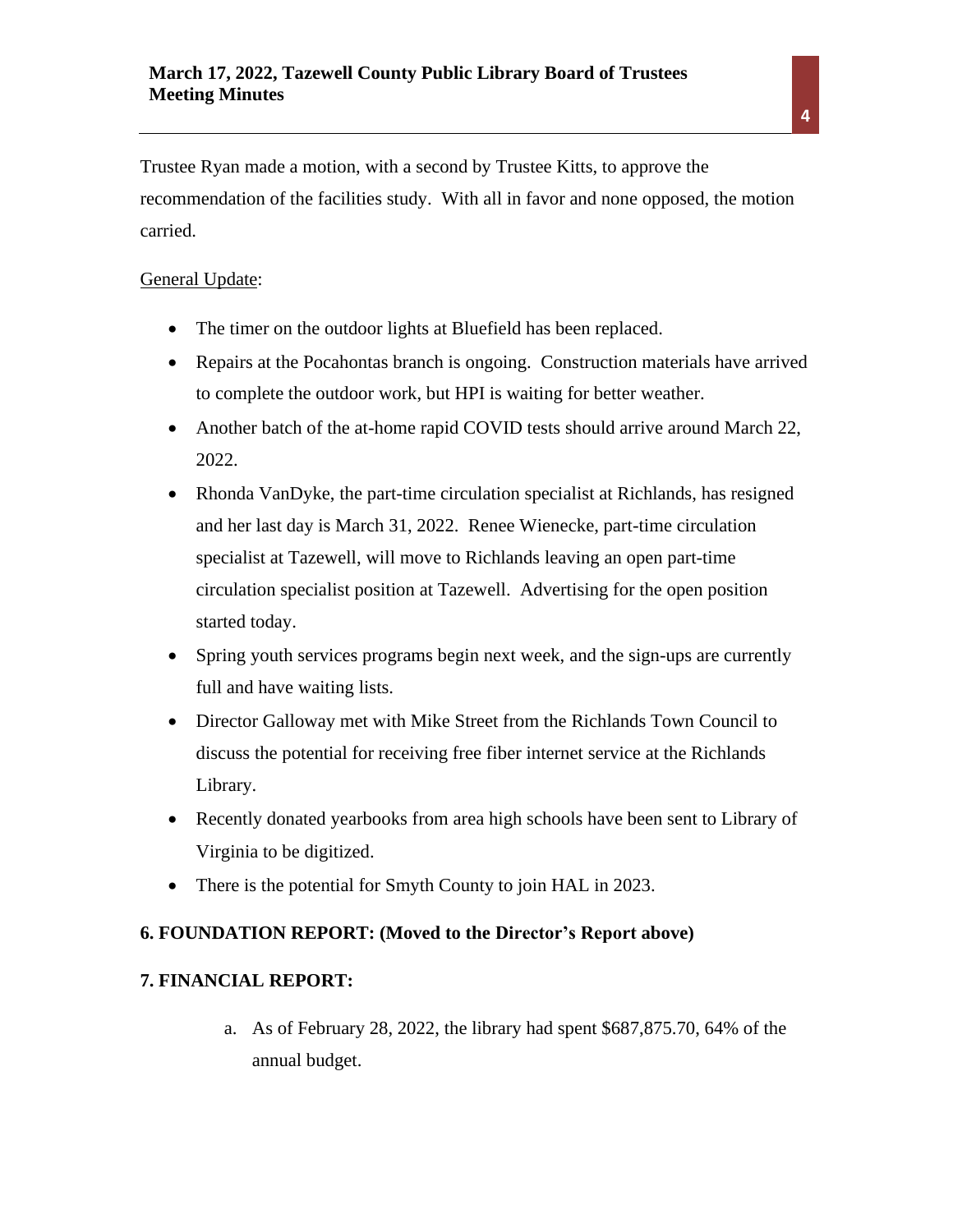b. As of February 28, 2022, the library had received \$8,434.00 in fines and fees.

#### **8. UNFINISHED BUSINESS:**

a. Sick leave bank policy: There was discussion among the Trustees regarding the definition of some of the terminology used in the policy (elective procedures and classified vs unclassified employees). Chair Roberts asked if Director Galloway would have Chase Collins review the policy to verify the terminology.

Trustee Ryan made a motion, with a second by Trustee Kitts, to approve the recommended sick leave policy pending the approval of the legal terms by Chase Collins, the Tazewell County Attorney. With all in favor and none opposed, the motion carried.

#### **9. NEW BUSINESS:**

- a. Facilities study of the Tazewell building Moved to Director's report (above).
- b. EDIA (Equity Diversity Inclusivity Access) Statement: Grants that the library can apply for through the American Library Association require an EDIA statement to be in the library's policy. Director Galloway read aloud the proposed EDIA statement.

Trustee Kitts made a motion to approve the inclusion of the EDIA statement, with a second by Trustee Ryan. With all in favor and none opposed, the motion carried.

**10. PUBLIC COMMENT:** No members of the public were present.

**11. ADJOURNMENT:** Motion to adjourn the meeting by Trustee Ryan with a second by Trustee Kitts. There being no further business, the meeting was adjourned at 5:22 pm.

The next regular meeting is scheduled for Thursday, April 21, 2022, at 3:30 pm at the Bluefield Library.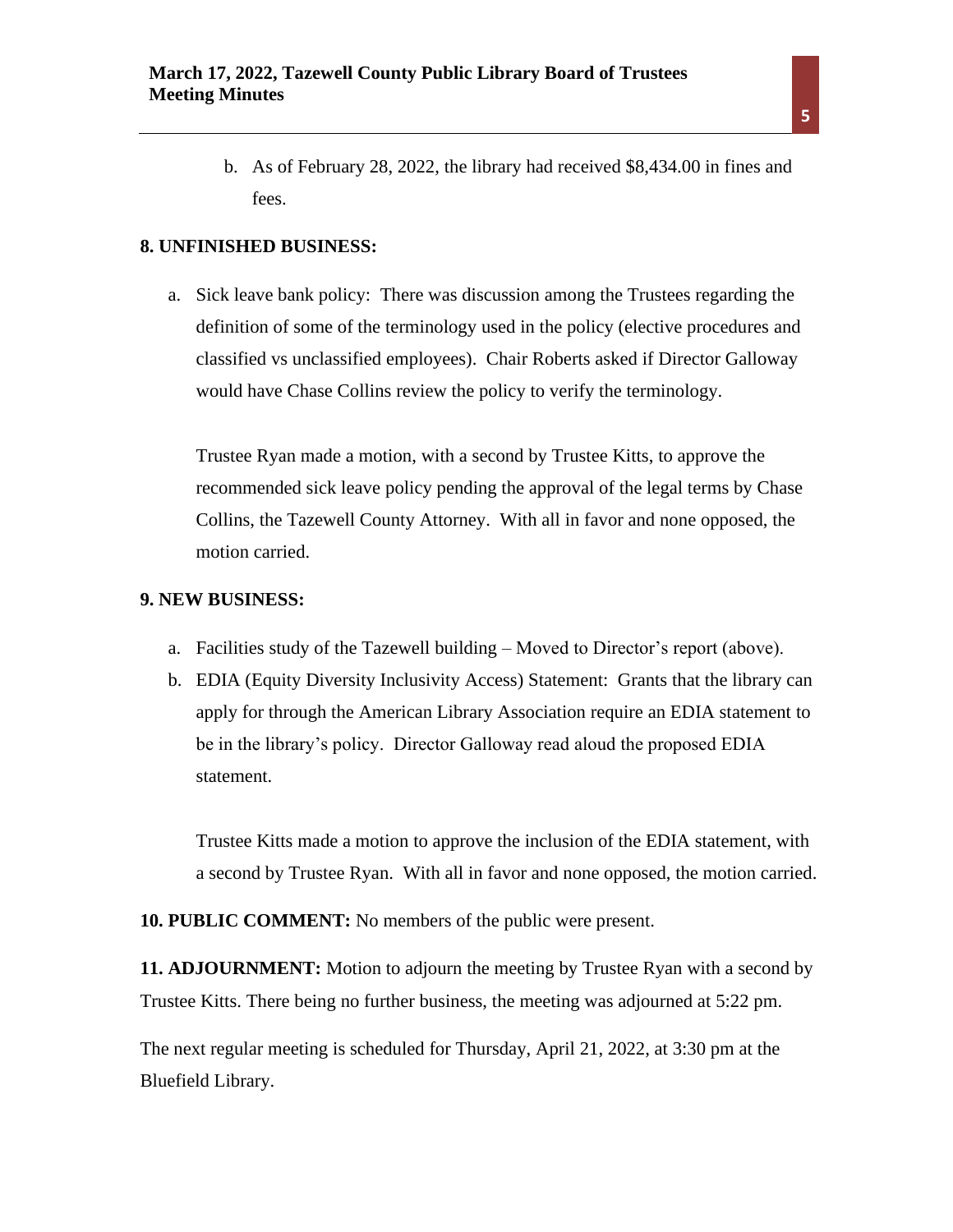**Respectfully submitted,** 

**Cassie Ogle, Technical Services Librarian**

**\_\_\_\_\_\_\_\_\_\_\_\_\_\_\_\_\_\_\_\_\_\_\_\_\_\_\_\_\_\_\_\_\_**